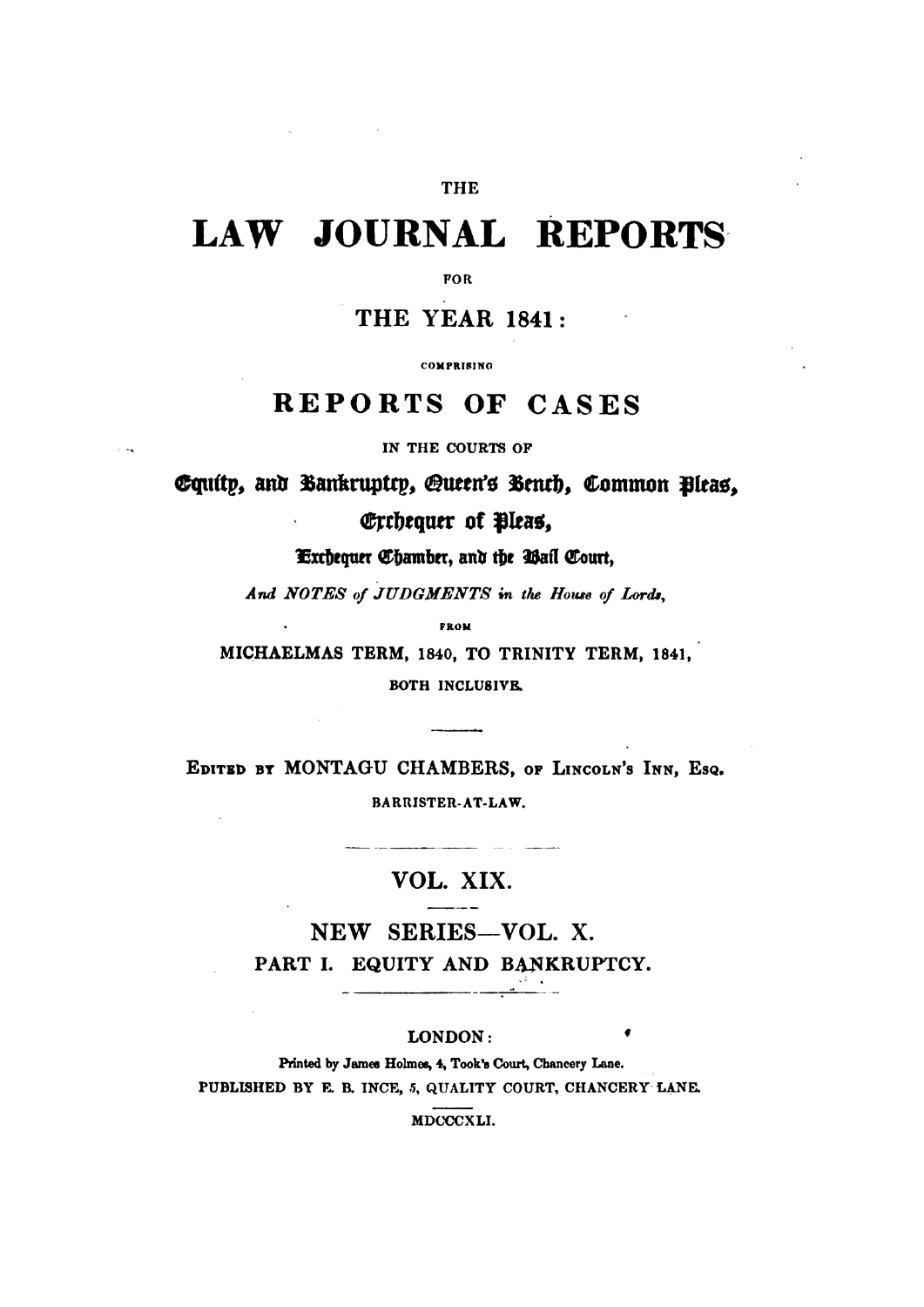1841 Jan. 12, 14, 16, 20 / *Ex parte* BUDD *re* BUDD.

#### *Act of Bankruptcy —* 1 *&* 2 *Vict. c.* 110. s. 8 — *Affidavit of Debt.*

*Where from various arrangements to which a creditor is privy, the twenty-one days allowed for securing a debt under* 1 & 2 *Vict, c.* 110. *s.* 8, *has been allowed to expire, he will not be allowed to found an act of bankruptcy upon such default, especially where the Court believes that the affidavit of debt was originally fled for other purposes than that of proceeding to bankruptcy.* 

This was the petition of the bankrupt, a commission agent for the sale of metals, at Liverpool, who had formed a partnership with a Mr. Cooper Ewbank, the terms of which had been negotiated by his uncle, Mr. Henry Ewbank, who appeared to have supplied the capital of £2,000 for his nephew. About the end of the year 1836, the partnership extended their business to the manufacturing of zinc, and took premises at Acton for carrying on the manufacture, which, during the absence of the petitioner, H. and G. Eubank purchased for the sum of £1,200 and paid the vendor £1,200, which they borrowed from Dr. Christopher Cooper, another uncle of Cooper Ewbank, his partner. The petitioner at first objected to the purchase, but ultimately confirmed it, and the partners gave their joint bond to Dr. C. Cooper. The firm of Budd & Ewbank occasionally required a larger capital than the one advanced, and occasionally drew upon the firm of Ewbank & Cordes. It appeared that several negotiations were entered into between H. Ewbank and the petitioner, which ended in Cooper Ewbank being admitted into a half share of the profits of the partnership, H. Ewbank, the uncle, advancing £4,000 to make up his nephew's share of the capital. In 1840, various disputes arose between H. and C. Ewbank and the petitioner, and it was agreed that a dissolution of partnership should take place, but the terms were not agreed upon; and the petition alleged that H. Ewbank, for the purpose of enabling him to command a dissolution of partnership, made a demand for a sum of £5,000 advanced, without considering the £4,000 advanced to Cooper Ewbank, his nephew, as a separate debt of his. This the petitioner resisted, but, under a threat of bankruptcy, was induced to sign an undertaking, not to make any payments except those stipulated, and for the necessary expenses of the business. Several letters were sent by Henry Ewbank, urging a dissolution of the partnership, and threatening to make the petitioner a bankrupt, in case of non-compliance, and the affidavit of debt was filed and served upon the petitioner, and on the same day Henry Ewbank renewed his proposals for a dissolution; and an agreement was entered into between the parties, which went off, and the fiat was issued the 11th of September. The affidavits were very long, and are referred to in the judgment of Sir J. Cross. The petition prayed a supersedeas and assignment of the bond.

*Mr. Swanton and Mr. Rolt, for the petitioner.* — There is no act of bankruptcy to support this fiat. Both debtor and creditor entered into an agreement for the satisfaction of this debt. Both parties gave instructions to the solicitor to prepare the deed. Then an agreement having been once entered into, and being terminated, the matter cannot be left as if there had been no agreement. After the expiration of the twenty-one days, the creditors treated the agreement as one still to be carried out by the deed. This agreement, therefore, must be looked upon as a satisfaction of the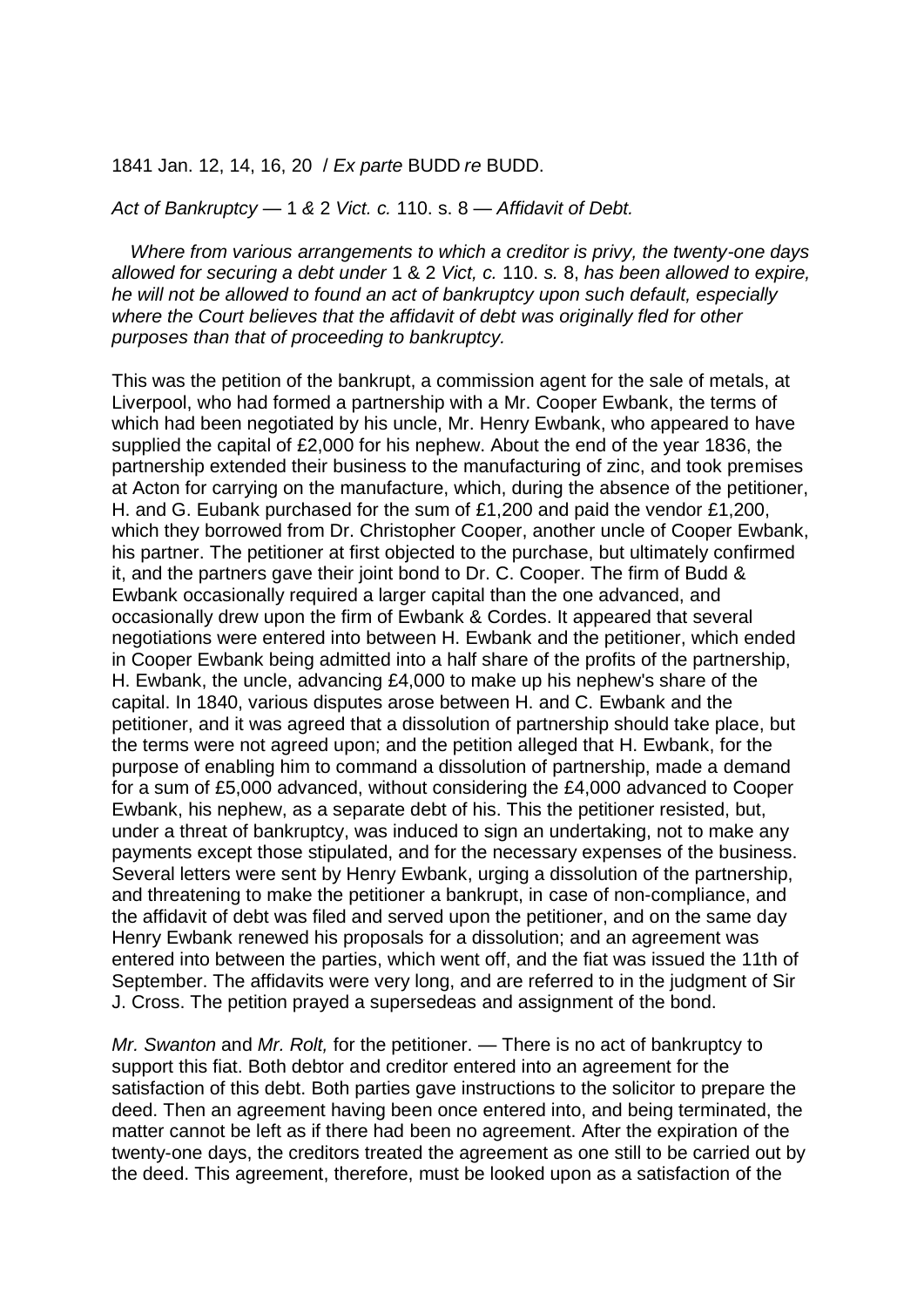debt. For it is not necessary that in every case there should be a legal security for the debt. An *agreement* to give a security may be *a security* to the satisfaction of the debtor. But supposing the debt not to have been secured as the statute requires, still the creditor, who has acquiesced in the arrangement, and been privy to the delay, cannot take advantage of it, as an act of bankruptcy. In *Ex parte Brown (l),* this Court was of opinion that the party could not take advantage of the statute, he having acquiesced in an arrangement. That case is, in every essential point, identical with this. See also *Attwood* v. *Banks* (2), for the remarks of the Master of the Rolls. It is perfectly clear that this affidavit was filed for no other purpose than compelling the petitioner to dissolve partnership, and relinquish the zinc trade to the petitioning creditor's nephew.

*Mr. Bethell and Mr. Anderdon, for the respondents.—Three points arise in this* case. First, is there an act of bankruptcy? Secondly, has the petitioning creditor done anything to prevent him taking advantage of the statute? Thirdly, was the fiat sued out for any other than a proper object? Now, as to the first point, the 8th section of 1 & 2 Vict. c. 110. directs that the debtor shall give security for his debt to the satisfaction of the creditor; and that if he fail to do so within the twenty-one days, that will be an act of bankruptcy. Can it be said then that this debt was satisfied, or that security was given, within the meaning of the statute? as it is perfectly clear that it was not until the 14th of August that James Ewbank knew anything of the matter. If the Court think there was a valid agreement, it is conceded there will be no act of bankruptcy. But an agreement must be mutual. Now, would Mr. Budd, at the expiration of the twenty-one days, have been in such a situation as to have been able to have filed a bill in equity on the 18th of August, to have compelled Mr. Ewbank to have signed the deed? The contract on the part of Mr. Budd was, that he was to obtain his brother's consent. He must have alleged that his brother had assented to the deed; also, that the other party had assented: and this allegation he could not have made, for the agreement on the part of the brother was not completed until after the twenty-first day. What would have been the answer? 'You have let all the time pass, and you have not obtained the consent which you have undertaken to do, and which we could never have any other means of ascertaining than from the bankrupt, whether the terms had been complied with'. Can it be said that, this was such an agreement as secured the debt according to the meaning of the statute? This state of things will shew the Court how very necessary it is to draw the distinction between the meaning of treaty negotiation and agreement; for if every negotiation is to be considered an agreement, it will defeat entirely the intention of the legislature, on the score of humanity, of allowing the debtor and creditor time for coming to an arrangement within the twenty-one days; for if these things were held to be an agreement, who would even venture to hold any intercourse with a debtor against whom he had filed an affidavit?

[Sir J. Cross.—Put it this way, 'I expect a cargo to arrive in the course of a few weeks; I will assign you my interest in that', will not that be satisfaction, although not executed ?]

Yes, that would be, but here there is no such agreement. In the case of *Ex parte Brown,* there was a withdrawal of the demand; but here there is no withdrawal of the demand during any period of the time. Suppose a creditor files his affidavit, and meets his debtor, who says, 'I will give you a mortgage on my property worth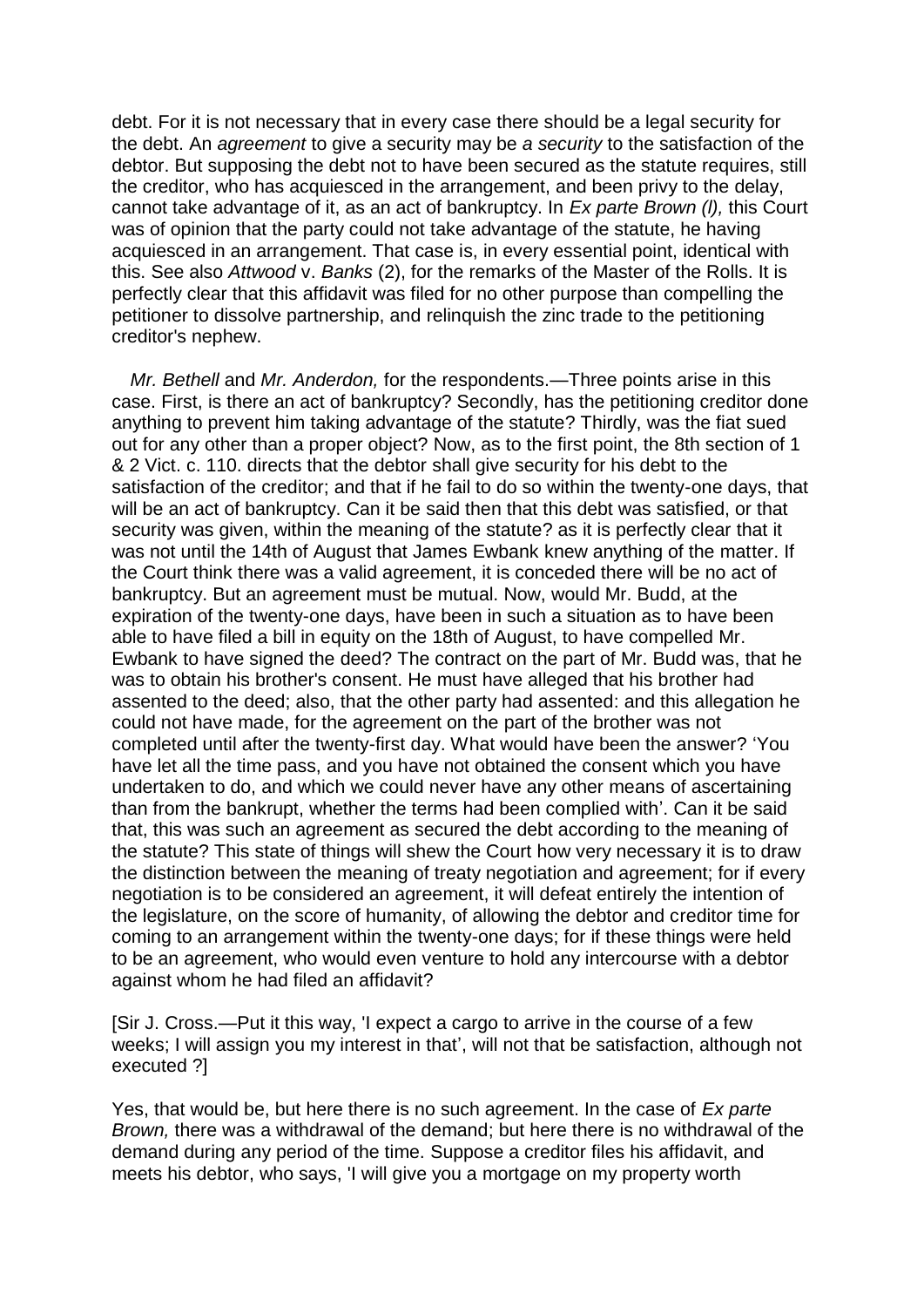£10,000' and the creditor agrees to accept it, but does not get the mortgage, surely the agreement is not a security. Suppose, if instead of offering a mortgage upon his own estate, he offered one upon the estate of A B, what situation would the creditor be in at the end of twenty-one days? The legal remedy by fiat is lost, and he is driven to a suit in equity. In this case, the bankrupt pretended to be authorized to act for parties for whom he was not authorized, and it was not until after the expiration of the time, that it was ascertained he was not authorized by the parties. Mr. Watson's letter demands the completion of the deed, &c. within the twenty-one days, and what is his admission after the time is expired, 'Your notice, which you have refused to withdraw, has deprived me of the opportunity of raising the money'. Here is an acknowledgment of refusing to withdraw the notice. It may be confidently anticipated, that the Court will hold that there was nothing during the twenty-one days, which rendered Mr. Ewbank inequity disqualified to prosecute his fiat. There are two letters of the 6th and 7th of September, where he expresses in the most frank manner that an act of bankruptcy had been committed, and where no shadow of complaint is made. But there is another circumstance, which evidently shews fraud on the part of the bankrupt, and which opened Mr. Ewbank's eyes, and made him suspicious. By the deed, the mill and all the fixtures were to have been assigned to Ewbank, but Budd had wished to keep the rollers, which were stated to be worth only about £150, whereas, afterwards, Mr. Budd proposed to assign these pillars and rollers for £500. Here was certainly a misrepresentation as respected the value of the machinery. It is therefore contended, that the petitioning creditor has only done that which he had a perfect right to do, issued a fiat against a firm which was notoriously insolvent; and no possible good can arise from a supersedeas of this fiat.

Jan. 20.—SIR J. CROSS.—In this case an affidavit of a debt of £5,500 has been filed, and a demand made of immediate payment, pursuant to the late act for abolishing arrest; and the petitioner has been declared bankrupt, for not paying the debt within twenty-one days, as the act requires. On the part of the petitioner it is contended, first, that the debt in question was greatly overcharged; secondly, that the debt was secured to the satisfaction of the creditor, as the act directs, within twenty-one days; thirdly, that the creditor consented to postpone the payment beyond the twenty-one days; fourthly, that the fiat was sued out for other purposes than those by law intended. I find the first two of these objections involved in a mass of conflicting testimony, and I shall therefore confine my observations to the two latter, about which there is no contradictory evidence : all the facts relating to them being distinctly admitted on both sides, they lie in a narrow compass. I have therefore only to consider, whether the payment was postponed with the consent of the creditor, and whether the fiat was sued out for purposes for which the law does not intend it. The debt in question was a joint debt, owing by the petitioner Budd and his partner Cooper Ewbank to Henry Eubank and his partner Cordes; and the same notice and demand was served upon both joint debtors, on the 28th of July, and the twenty-one days expired on the 18th of August. As soon as their demand of prompt payment was made, the parties proceeded to negotiate for a compromise of the debt, and for other purposes; and it appears, that about the same time, and in furtherance of such negotiation, the respondents Henry Ewbank and John Budd delivered their mutual proposals, in writing, to Mr. Watson the solicitor, with instructions from Henry Ewbank to prepare a deed in conformity thereto; and the latter, in his affidavit, states, 'that in pursuance of these arrangements the draft of a deed was prepared by Mr. Watson, as the solicitor for Ewbank and Cordes, and also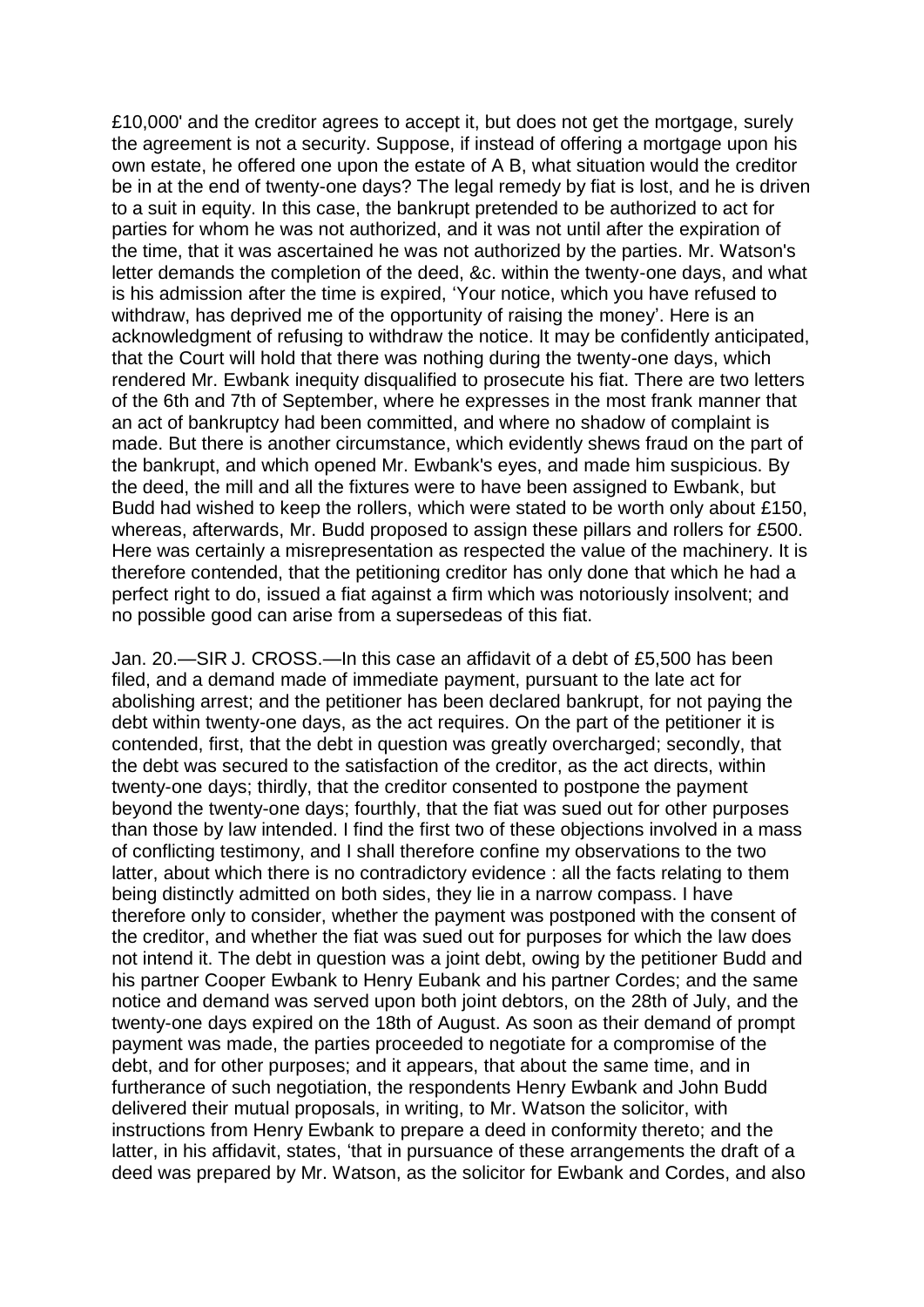for his nephew Cooper Ewbank, and by Mr. Bevan, as solicitor for John Budd'. The nephew took no part in the arrangements, but left everything to his uncle, who had originally placed him in the partnership, and lent money thereto for carrying it on, and the avowed object of his uncle then was, not to enforce the prompt payment of the debt, which would have entirely defeated his intent, but to withdraw his nephew from the partnership, to liberate him from the partnership debts, and to enable him to continue alone in the zinc trade, then carried on in partnership with John Budd. After having so given Mr. Watson full authority to conclude the negotiation in due form of law, Henry Ewbank left Liverpool and returned to London, and Mr. Watson says, that about the end of July, or early in August, he accordingly prepared the draft of a deed, the terms of which were finally settled between him and Mr. Bevan; and that on the I8th of August he, Watson, caused the deed to be engrossed. So that it is clear that the terms on which the debt in question was to be satisfied, were completely agreed upon nearly a whole week before the expiration of the twenty-one days, and nothing then remained but the formal execution of the deed by the several parties thereto, being seven in number. That deed provides for the conveyance of the mill, machinery, utensils, and dwelling house and premises at Acton, where the zinc trade was carried on, to Henry Ewbank, 'in full satisfaction' of the debt in question. And the deed further provides for the dissolution of the partnership, and for giving the nephew the exclusive right of possession of those premises from the 3rd of August, and certain creditors of the partnership thereby agree to release the nephew, and to accept in his place the brother of John Budd, as a guarantee for the payment of their debts, and the brother covenants for the payment of them. When the deed was engrossed, the parties being so numerous, and dispersed in various places, it was not found practicable to obtain their signatures within the few days that remained of the twenty-one: nevertheless it was shortly afterwards duly executed by John Budd and his brother, and the several creditors parties thereto; and then Watson, on the 27th of August, transmitted the deed to Henry Ewbank for his signature, but he, however, instead of executing it, sent, on the next day, a letter to Mr. Watson, saying, 'I received yours, with the deed, but before I sign it, I must have my requisition complied with'; and he then goes on to insist on the previous delivery of various articles conveyed to him by the deed, and further insisting, that 'the zinc trade should be entirely relinquished to his nephew'. The meaning of which last expression he more fully explains by his affidavit in these terms :- 'It formed a very material consideration in the view of this deponent, *in acceding to an arrangement whereby he gave up a very large debt,* that he should thereby secure to Cooper, his nephew, the exclusive benefit of the zinc trade free from the future competition of John Budd'. So that far from then repudiating the deed as executed after an act of bankruptcy, and therefore void, he signifies an intention to sign it, and he insists upon the entire performance of its stipulations, and also upon a new concession in restraint of the future trading of the petitioner, not included in the deed, nor in the written proposals handed to Mr. Watson before the deed was drawn. Afterwards various discussions took place between the parties, which do not appear to me at all material to the questions under consideration; and on the 11th of September, the fiat against the petitioner alone was sued out by Henry Ewbank, who seems to have thought that it was entirely in his option whether or not the petitioner and his partner, or either of them, was to be deemed bankrupt on the twenty-second day, according to the statute, and also whether the fiat should be prosecuted at all; and the petitioner himself seems to have thought so too, until he was better advised, insomuch that several days after the fiat was issued, the solicitor for Henry Ewbank,